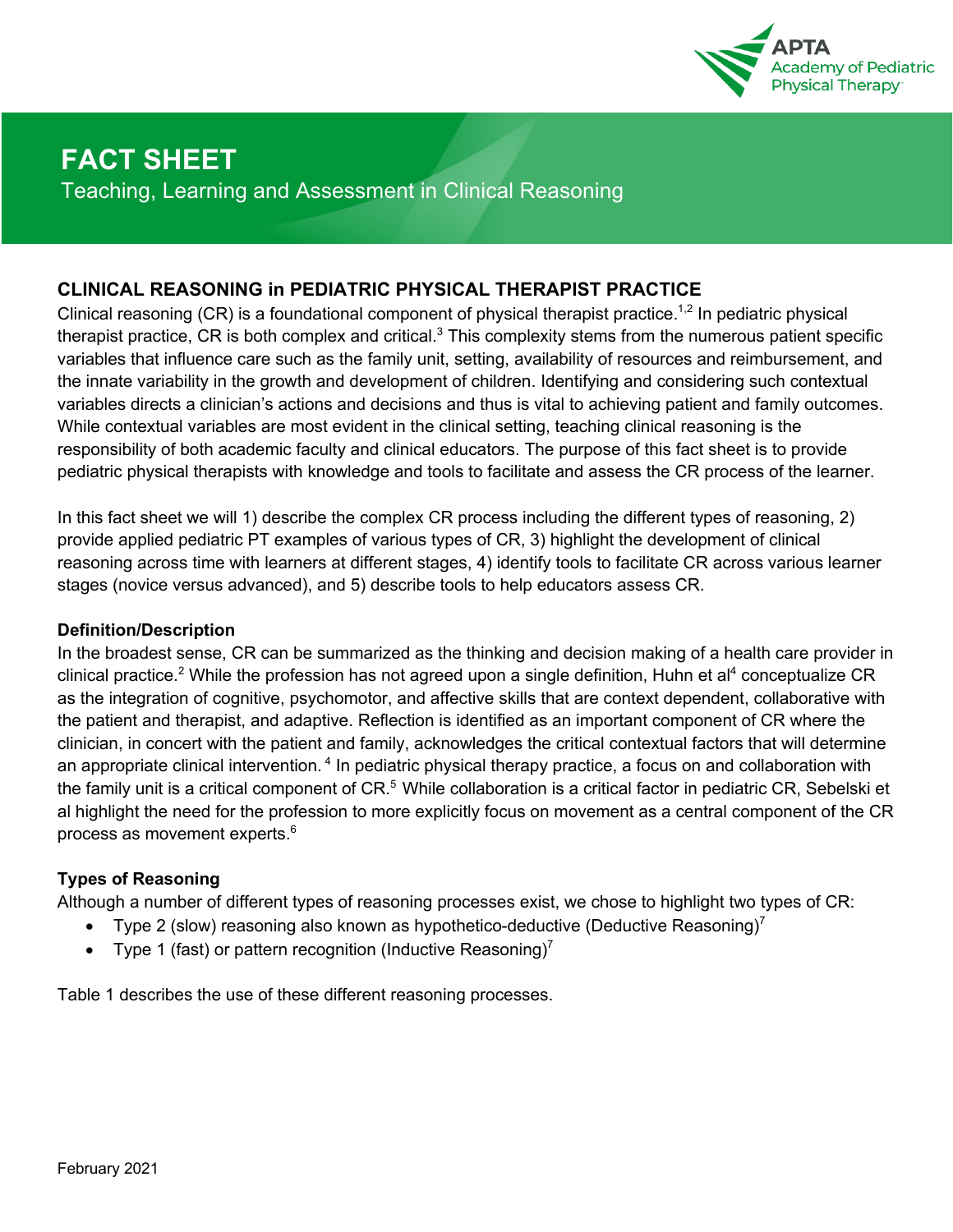| <b>TYPE OF REASONING</b>       | <b>DEFINITION</b>                         | <b>PRIMARY USERS</b> <sup>7</sup>          |
|--------------------------------|-------------------------------------------|--------------------------------------------|
| Hypothetico-deductive          | Generation of hypothesis based            | Frequently used by novices in all          |
| (Type 2 - Deductive reasoning) | upon results of tests/measures            | situations. Used by experts during         |
|                                | with subsequent testing of                | challenging/unfamiliar cases or when       |
|                                | hypothesis                                | pattern recognition is not working.        |
| Pattern recognition            | Quick retrieval of information            | Frequently used by experts during          |
| (Type 1 - Inductive reasoning) | from organized foundation of              | familiar situations as they recognize      |
|                                | knowledge based upon                      | patterns or "scripts" they have previously |
|                                | previous clinical experience <sup>7</sup> | heard or experienced.                      |

## **TABLE 1: Types of Clinical Reasoning**

### *Clinical Reasoning as a Developmental Process across the Educational Continuum*

A basic understanding of the types of reasoning processes used by physical therapists is essential in learning about our own reasoning process and in helping students to further develop a strong set of CR abilities to optimally care for children and their families. CR occurs as a developmental process across time and is mastered throughout a career.<sup>8</sup> Novice therapists are more likely to use a hypothetico-deductive reasoning processes, while expert therapists are more likely to rely on pattern recognition to solve patient problems.<sup>7</sup> As noted in Figure 1, these CR processes are associated with three different types of reflection described by Schon.<sup>9</sup> These include: 1) reflection-on-action, which occurs after the patient encounter when the clinician reflects "back" on what occurred, <sup>9,10</sup> 2) reflection-in-action, which occurs as the clinician makes changes in "real-time" during the patient encounter,<sup>10</sup> and 3) reflection-for-action, which entails thinking about future actions to change practice.



### **FIGURE 1: Clinical Reasoning: A Developmental Process**

#### **Case Vignette:**

*Ana is a pediatric physical therapist in an outpatient setting. She completes a physical therapy examination with Diego, a 2-year-old boy with delayed gross motor skills. Diego's mom is a single mother with 2 older children, one of which has been having behavior problems at school. The family lives in a small apartment, has very limited financial resources, and no access to medical insurance. Diego's mom reports that she is very concerned about his inability to walk and is worried that Diego might not be able to attend their church preschool next fall if he doesn't start walking soon. Mom is anxious for Diego to start preschool so that she can increase her work hours and qualify for her employer's medical insurance program. Table 2 provides examples of how a therapist may use both types of reasoning to approach Diego's evaluation.*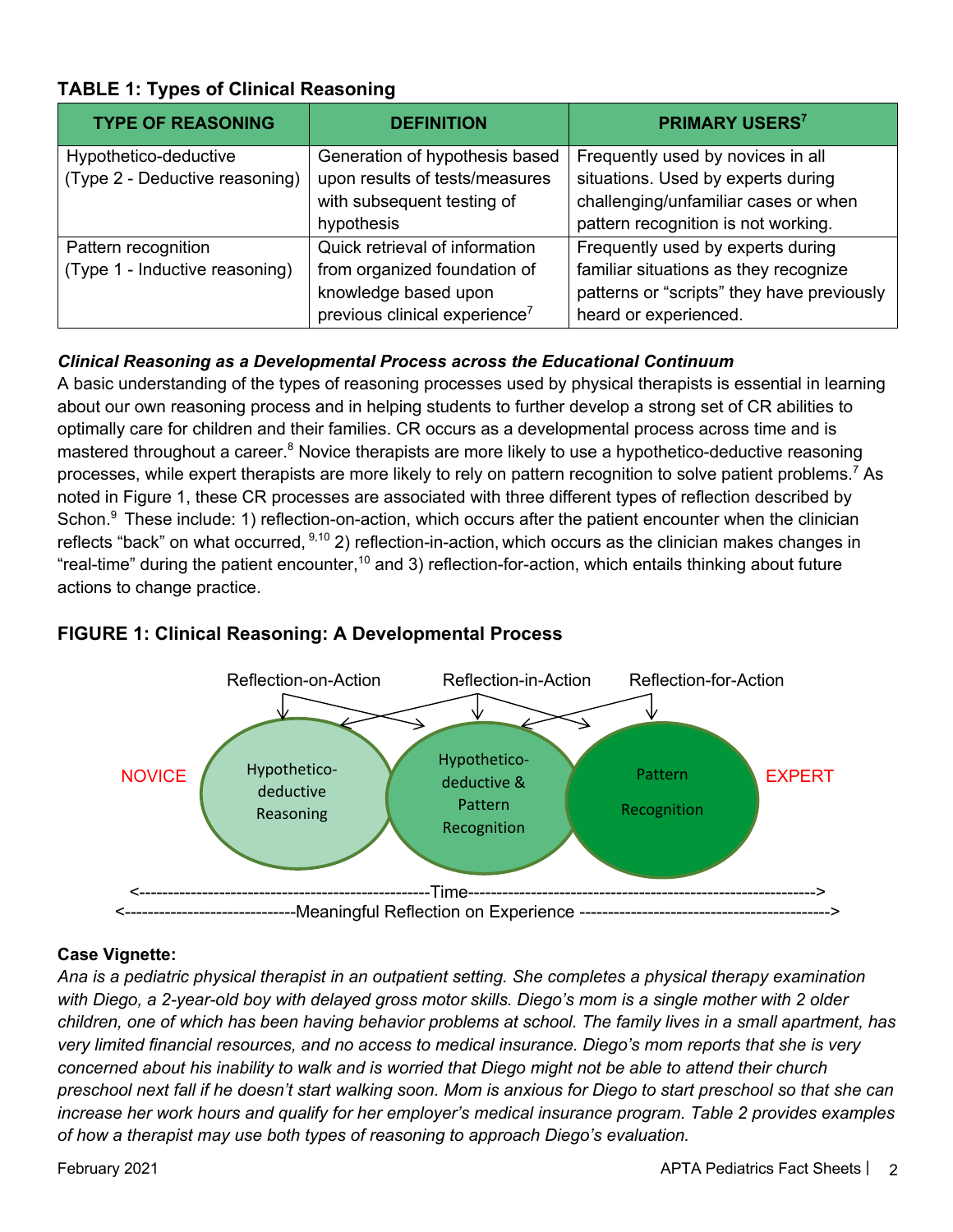| <b>CASE</b><br><b>EXAMPLE</b>                                            | <b>HYPOTHETICO- DEDUCTIVE</b><br><b>REASONING</b>                                                                                                                                                                                                                                                                                                                                                     | <b>APPLICATION TO PEDIATRICS</b>                                                                                                                                                                                                                                                                                                                                                                                                                                                                                                                                                                                                                                                                                                                                                                                                                                                                                                                                                                                                                                                                                              |
|--------------------------------------------------------------------------|-------------------------------------------------------------------------------------------------------------------------------------------------------------------------------------------------------------------------------------------------------------------------------------------------------------------------------------------------------------------------------------------------------|-------------------------------------------------------------------------------------------------------------------------------------------------------------------------------------------------------------------------------------------------------------------------------------------------------------------------------------------------------------------------------------------------------------------------------------------------------------------------------------------------------------------------------------------------------------------------------------------------------------------------------------------------------------------------------------------------------------------------------------------------------------------------------------------------------------------------------------------------------------------------------------------------------------------------------------------------------------------------------------------------------------------------------------------------------------------------------------------------------------------------------|
| A 2-year-old<br>child presents<br>with delay of<br>gross motor<br>skills | Deductive reasoning: <sup>7</sup><br>• Gathers relevant history<br>• Multiple hypotheses formulated<br>based upon patient interview/<br>observation<br>• Hypotheses ruled in/out based<br>upon results of tests and<br>measures and patient interview to<br>determine cause and effect<br>• Performs additional tests and<br>measures, if necessary to<br>substantially determine health<br>condition | 1. The novice therapist asks the mother questions around the following areas:<br>Birth history (complications during pregnancy or delivery, prematurity, or<br>NICU stay)<br>Onset of motor skills since birth (when did he begin rolling, sitting, crawling)<br>$\bullet$<br>Feeding and nutrition, sleeping, communication/cognition<br>Family and physical environment<br>Based on the mother's responses including a birth history of prematurity and a<br>2.<br>Grade III Intraventricular hemorrhage, the therapist considers hypotheses of<br>developmental delay and cerebral palsy.<br>The therapist performs several tests and measures (observation of functional<br>3.<br>movement, range of motion (ROM), strength, posture, tone, reflexes, and a<br>standardized pediatric test).<br>The therapist interprets the results of testing and determines the child<br>4.<br>demonstrates lower extremity extensor spasticity, weakness, decreased ROM,<br>and delayed gross motor skills. In linking this with the child's medical history, a<br>possible health condition of spastic cerebral palsy is considered. |
|                                                                          | <b>PATTERN RECOGNITION</b>                                                                                                                                                                                                                                                                                                                                                                            | <b>APPLICATION TO PEDIATRICS</b>                                                                                                                                                                                                                                                                                                                                                                                                                                                                                                                                                                                                                                                                                                                                                                                                                                                                                                                                                                                                                                                                                              |
| A 2-year-old<br>child presents<br>with delay of<br>gross motor<br>skills | Inductive reasoning:<br>• Attempts to understand patient's<br>story<br>• Identifies important contextual<br>factors<br>• Identifies "pattern" that exists<br>between all patients that have<br>this particular health condition                                                                                                                                                                       | The expert therapist ascertains from the mother her concern about the child's<br>1.<br>inability to walk and potential impact on preschool next year.<br>The important contextual factors are identified including: the family dynamics<br><sup>2.</sup><br>(single working Mom with two other older children), physical environment (ranch<br>style apartment with little opportunity to explore environment), and Mom's<br>dedication to improving her child's skills.<br>The therapist quickly recognizes the familiar movement patterns of an inability to<br>3.<br>dissociate LE's for reciprocal creeping and extension during rolling. The<br>therapist asks about birth history to determine risk factors for spastic diplegic<br>cerebral palsy as this child has very similar movement patterns and history to<br>other 2-year-old children diagnosed with this health condition.                                                                                                                                                                                                                                   |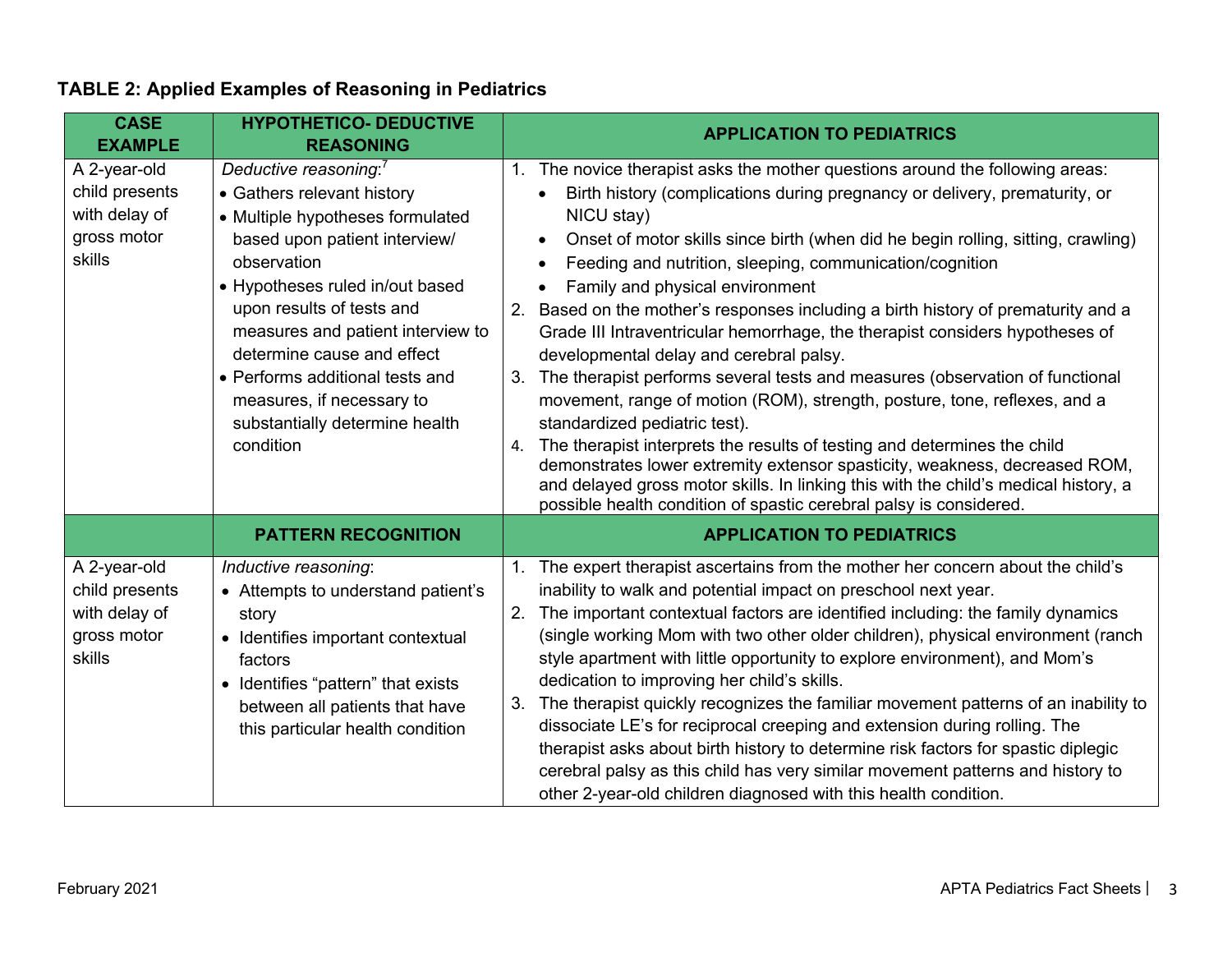## **TEACHING CLINICAL REASONING ACROSS THE EDUCATIONAL CONTINUUM**

## **Facilitating Clinical Reasoning**

Evidence supports the need for consistently defining, teaching, and assessing CR across the educational continuum, beginning early in the professional curriculum and progressing through residency education and bevond.<sup>11</sup> Additionally, a need to develop best practices for teaching and learning as well as assessing CR has been identified.4,11

Dreyfus and Dreyfus<sup>12</sup> described a model of skill acquisition from beginner to proficient that identifies performance descriptors of each phase of learning. This model has been used to describe clinical skill development across time in the health professions and can be used to classify learners across the educational continuum. Subsequently, this can guide educators in determining which teaching and learning strategy may ideally facilitate the CR process. $3,8$ 

## **Deductive Tools**

As described earlier, in the absence of clinical experience, novice learners (beginner or intermediate) may learn best using a deductive approach to CR.<sup>10,13</sup> Tools that provide the novice learner with structure or a "road map" can help to facilitate CR skills. Each of the following tools uses scaffolding techniques, wherein the instructor provides just-in-time support, tailored to meet the unique needs of the learner within a particular learning experience. Learners who are just beginning to learn and apply a concept often require greater instructor support and prompting. Such support and prompting, however, should be gradually withdrawn as the learner progresses along the learning continuum and demonstrates readiness to take on more responsibility within the learning experience (see FIGURE 2).<sup>14</sup>

1) **Models/frameworks** - Models such as the **International Classification of Functioning, Disability, and Health** 

**(ICF**) <sup>15</sup> may provide learners with structure for the CR process. The  $ICF<sup>15</sup>$  is a conceptual framework that underscores the abilities of the individual and examines the interplay of both personal and environmental factors that contribute to an individual's health status. Tools such as the **Physical Therapy Clinical Reasoning and Reflection Tool (PT-CRT**) 16





incorporate the ICF<sup>15</sup> and may be helpful in moving learners along the developmental path towards clinical expertise. Such models help clinicians to more fully appreciate the impact of a child's condition on daily family life and routines and emphasize the important contextual factors that significantly influence CR. *The One-Minute Clinical Instructor (CI)* has been adapted to help CIs provide learners with clinically pertinent information and feedback in a timely, concise manner. Within the one-minute CI,<sup>17</sup> the CI utilizes teaching strategies to require the learner to form opinions regarding a specific clinical problem. In this way, the CI is able to address issues in the context of patient care in an effective and efficient manner recognizing the limitation of time in the clinical setting. The one-minute  $Cl<sup>17</sup>$  includes the following steps: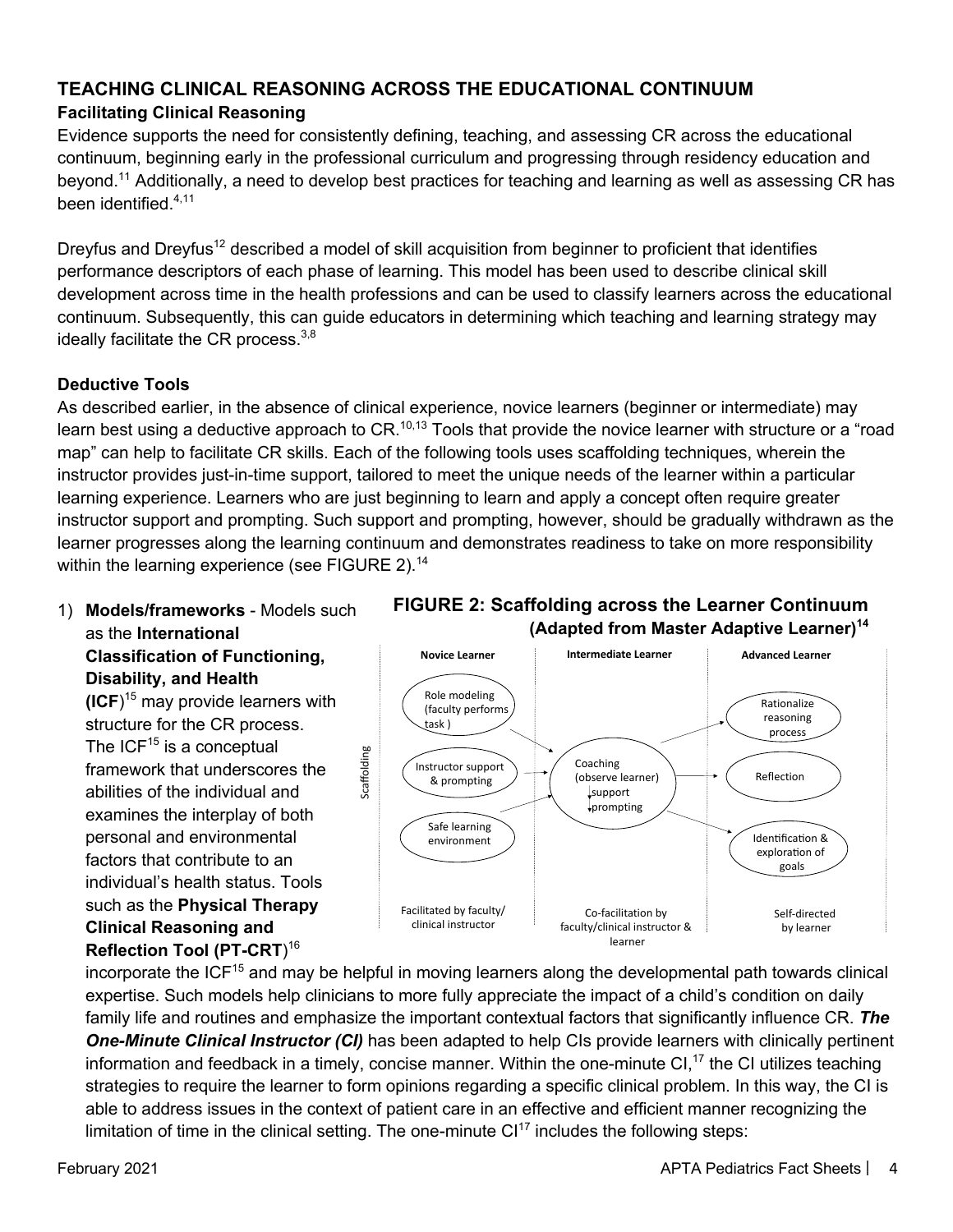- Step 1: Ask the learner to state an opinion about the issues presented in the clinical case.
- Step 2: Ask the learner for evidence to support this opinion.
- Step 3: Provide the learner with specific information including elements of relevant clinical knowledge that can be directly applied to the clinical problem.
- Step 4: Reinforce the learner's *correct assumptions and actions* before addressing any mistakes or misconceptions.
- 2) **Clinical practice guidelines (CPGs)** CPGs provide a descriptive approach to patient care for specific health conditions. The American Physical Therapy Association Academy of Pediatric Physical Therapy has published two CPGs to date for management of children with Congenital Muscular Torticollis or Developmental Coordination Disorder.
- 3) **Clinical algorithms** Clinical algorithms provide a systematic approach to patient care and can guide the novice clinician through decision-making processes. Pediatric specific algorithms, such as the Hypothesis Oriented Pediatric Focused Algorithm (HOP-FA),<sup>18</sup> provide a systematic, step-wise guide to the management of pediatric patients/clients that promotes a child- and family-centered approach to pediatric physical therapist practice.

### **Inductive Tools**

Learners beyond the novice level or individuals with clinical practice experience may benefit from inductive teaching and learning strategies that enable the learner to uncover patient-specific contextual factors in an effort to understand the deeper impact of these factors on the family.<sup>3</sup> Tools and strategies that facilitate CR beyond the novice level to encourage a deeper level of reflection include:

- 1) *Purposeful Questioning -* questioning techniques may help learners to rethink and reframe a seemingly routine patient case. "What if" questions can be particularly useful in this regard: "What if the child had a progressive condition? How would that potentially impact the selection of a seating and mobility device?" Questions that ask learners to think towards the future can also be helpful: "What do you expect this child's function abilities to be in 1 year? In 5 years? What needs to be done now to maximize this child's future independence?" Questions that force learners to prioritize patient problem areas can also help learners to consider and justify specific aspects of a patient case: "What single impairment is most limiting to this patient's gait function? Why?"
- 2) *Reflection* whether written or verbal, reflection is a necessary and powerful tool in the development of the CR process. Encouraging learners to recognize and analyze relevant events and situations can promote development of the self-awareness skills necessary to synthesize the knowledge gained from a specific event and apply that knowledge to future patient care situations.<sup>10</sup> In addition to traditional reflection methods, peer coaching in which students meet and discuss clinical situations in pairs or small groups has been suggested as way to encourage reflection in a supportive environment.

### **ASSESSING CLINICAL REASONING**

While facilitating the CR process of the learner is important, obtaining a baseline measurement of the learner's skills and assessing the effectiveness of various teaching strategies on learning is imperative. Due to the complexity and number of variables associated with reasoning processes, assessment of CR is challenging for educators in both academic and clinical education settings. The following tools have been developed to assess CR abilities in physical therapy students: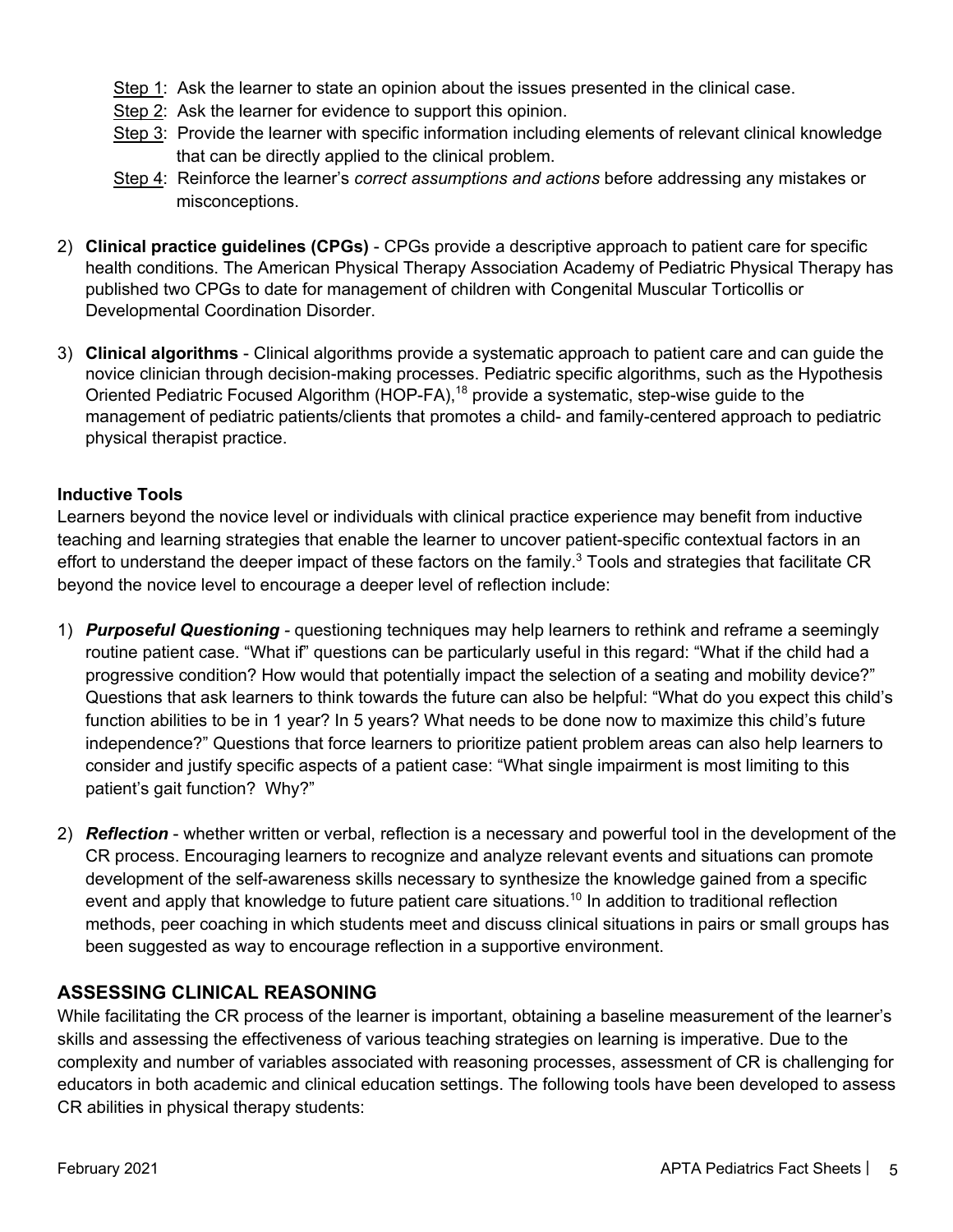- 1) Clinical Reasoning Assessment Tool (CRAT)<sup>19</sup> (formerly known as the Clinical Reasoning Grading Rubric<sup>20</sup>) evaluates the major constructs of CR using the Dreyfus and Dreyfus model of skill acquisition (content knowledge, procedural knowledge and skill, and conceptual reasoning) over time. It was developed to determine learner readiness to progress to clinical education experiences.
- 2) Think Aloud Standardized Patient Examination (TASPE)<sup>21</sup> incorporates the "think aloud" method into a standardized patient examination to assess CR competency in physical therapy students. This rubric uses three "think aloud" components to allow the learner to justify their hypothesis of the health condition and their intervention selection.

## **CONCLUSION**

CR is an integral and critical aspect of effective pediatric physical therapy practice. By intentionally directing and guiding learning experiences in ways that promote the development of CR, therapists can facilitate the application of CR strategies and assess the learner's abilities in both the clinic and the classroom.

## **REFERENCES**

- 1. Higgs J, Jensen GM, Loftus S, Christensen N (eds). *Clinical Reasoning in the Health Professions*. *4th ed*. Boston, MA. Elsevier. 2019.
- 2. Musolino GM and Jensen GM. (eds). *Clinical Reasoning and Decision-Making in Physical Therapy: Facilitation, Assessment, and Implementation*. Thorofare, NJ: Slack Inc; 2020.
- 3. Furze J, Kenyon L, Jensen G. Connecting Classroom, Clinic & Context: Clinical Reasoning Strategies for Clinical Instructors and Academic Faculty. *Pediatr Phys Ther*. 2015;27(4):368-375.
- 4. Huhn K, Gilliland SJ, Black LL, Wainwright SF, Christensen N. Clinical reasoning in physical therapy: a concept analysis. *Phys Ther*. 2019;99:440-456.
- 5. Furze J, Anderson D, Moore J. Moving Toward Excellence in Pediatric Physical Therapy Excellence: Evidence and Application. APTA Combined Sections Meeting, Session Presentation, Washington DC, January 26, 2019.
- 6. Sebelski CA, Hoogenboom BJ, Hayes AM, Bradford EH, Wainwright SF, Huhn K. The Intersection of movement and clinical reasoning: embodying "body as a teacher" to advance the profession and practice. *Phys Ther*. 2020;110(2):201-204.
- 7. Cook CE, Covington K, Tousignant-Laflamme Y. Clinical reasoning using system 1 and system 2 modeling. In: Musolino GM and Jensen GM. (eds). *Clinical Reasoning and Decision-Making in Physical Therapy: Facilitation, Assessment, and Implementation*. Thorofare, NJ: Slack Inc; 2020:157-168.
- 8. Black L, Christensen N. Facilitation of clinical reasoning: teaching and learning strategies across the continuum of learners. In: Musolino GM and Jensen GM. (eds). *Clinical Reasoning and Decision-Making in Physical Therapy: Facilitation, Assessment, and Implementation*. Thorofare, NJ: Slack Inc; 2020:177-182.
- 9. Schon DA. *The Reflective Practitioner: How Professionals Think in Action*. New York, NY: Basic Books; 1983.
- 10. Wainwright S, Shepard K, Harman L, Stephens J. Novice and experienced physical therapist clinicians: A comparison of how reflection is used to inform the clinical decision-making process. *Phys Ther*. 2010;90:75-88.
- 11. Christensen N, Black L, Furze J, Huhn K, Vendrely A, Wainwright S. Clinical Reasoning: survey of teaching methods, integration, and assessment in entry-level physical therapist academic education. *Phys Ther*. 2017;97(2):175-186.